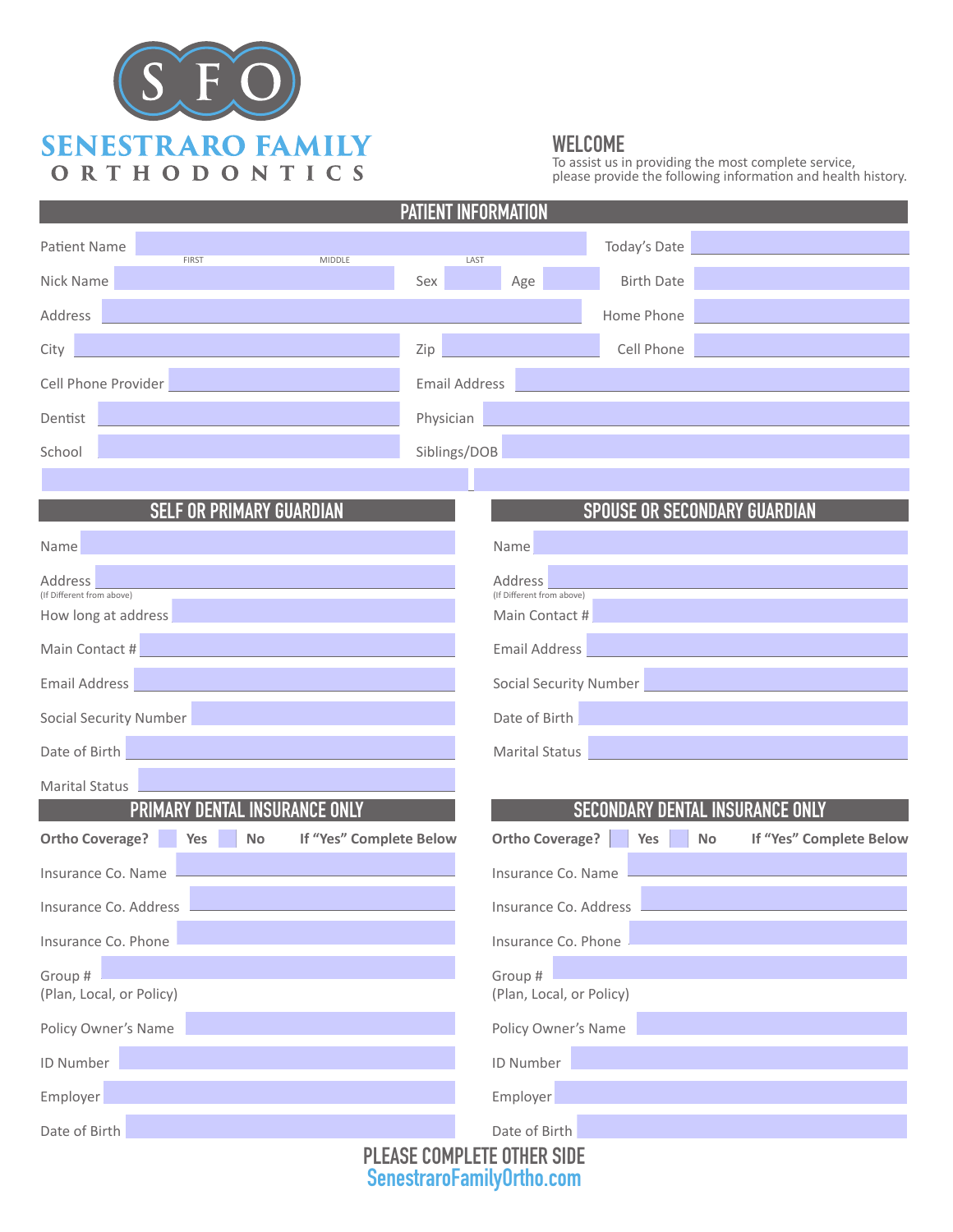

### MEDICAL HISTORY

#### **please check box if patient has or has had:**

| $\Box$ Positive HIV Test                               | $\Box$ Tuberculosis        |
|--------------------------------------------------------|----------------------------|
| $\Box$ Joint Swelling                                  | $\Box$ Anemia              |
| $\Box$ Bone Disorder                                   | $\Box$ Asthma              |
| $\Box$ Heart Trouble                                   | $\Box$ Epilepsy            |
| $\Box$ Rheumatic Fever                                 | $\Box$ Prolonged Bleeding  |
| $\Box$ Thyroid Problems                                | $\Box$ Faintness/Dizziness |
| $\Box$ Diabetes                                        | $\Box$ Tonsils Removed     |
| $\Box$ Hepatitis                                       | Adenoids Removed           |
| $\Box$ Emotional Problems                              | $\Box$ Sore Throats        |
| $\Box$ Brain Injury                                    | $\Box$ Tonsillitis         |
| Kidney or Liver Involvement                            | $\Box$ Earaches            |
| Taking Fosamax (or other biophosphante for your bones) |                            |
|                                                        |                            |
| ومحموما المرزماني والمحافيات                           |                            |

List any serious illnesses:

List any allergies:

List drugs or medications now being taken:

Is patient under physician's care presently?

Reason:

Name of Physician:

Additional Comments:

## HOW DID YOU FIND OUR PRACTICE?

- Referred by my dentist, Dr.
- Referred by a friend/relative
- ❑ Direct Mail Invitation
- I am a former patient
- ❑ Online Search

## DENTAL HISTORY

#### **please check box if answer is yes:**

- ❑ Any injuries to: **FACE MOUTH TEETH** (select)
- ❑ Mouth-breathing when: **ASLEEP AWAKE** (select)
- Any sleep apnea issues?
- Any snoring issues?
- More than average amount of decay?
- Any missing permanent teeth?
- Any teeth removed by extraction?
- Is there any tongue-trusting problems?
- Any speech problems?
- Any difficulty in swallowing or chewing?
- Any pain or clicking when opening mouth?
- Does patient visit dentist regularly? Date of last dental visit
- Has an orthodontist been consulted previously? Reason:

List any wind instrument played:

#### Sports:

What would you like to have orthodontic treatment accomplish?

Patient's attitude towards having orthodontics: (select one)

WANTS IT DONE **DOES NOT WANT IT DONE DOES NOT CARE** 

# PATIENT AUTHORIZATION - PLEASE SIGN BELOW

I understand that the information that I have given today is correct to the best of my knowledge. I also understand that this information will be held in the strictest confidence and it is my responsibility to inform this office of any changes in my medical status. I authorize the dental staff to perform any necessary dental services that I may need during diagnosis and treatment with my information consent. Notice of Privacy Practices: I hereby acknowledge that I have received a copy of this practice's NOTICE OF PRIVACY PRACTICES. I understand that if I have questions or complaints regarding my privacy rights that I may contact the office of Dr. Seth Senestraro, DDS, MS.

| signature |  |
|-----------|--|

I authorize and request my insurance company to pay directly to the orthodontist insurance benefits otherwise payable to me. I authorize the doctor to release all information necessary to secure the payment of benefits. I understand that I am financially responsible for all charges whether or not paid by insurance. I authorize the use of this signature on all insurance submissions.

signature date

### SenestraroFamilyOrtho.com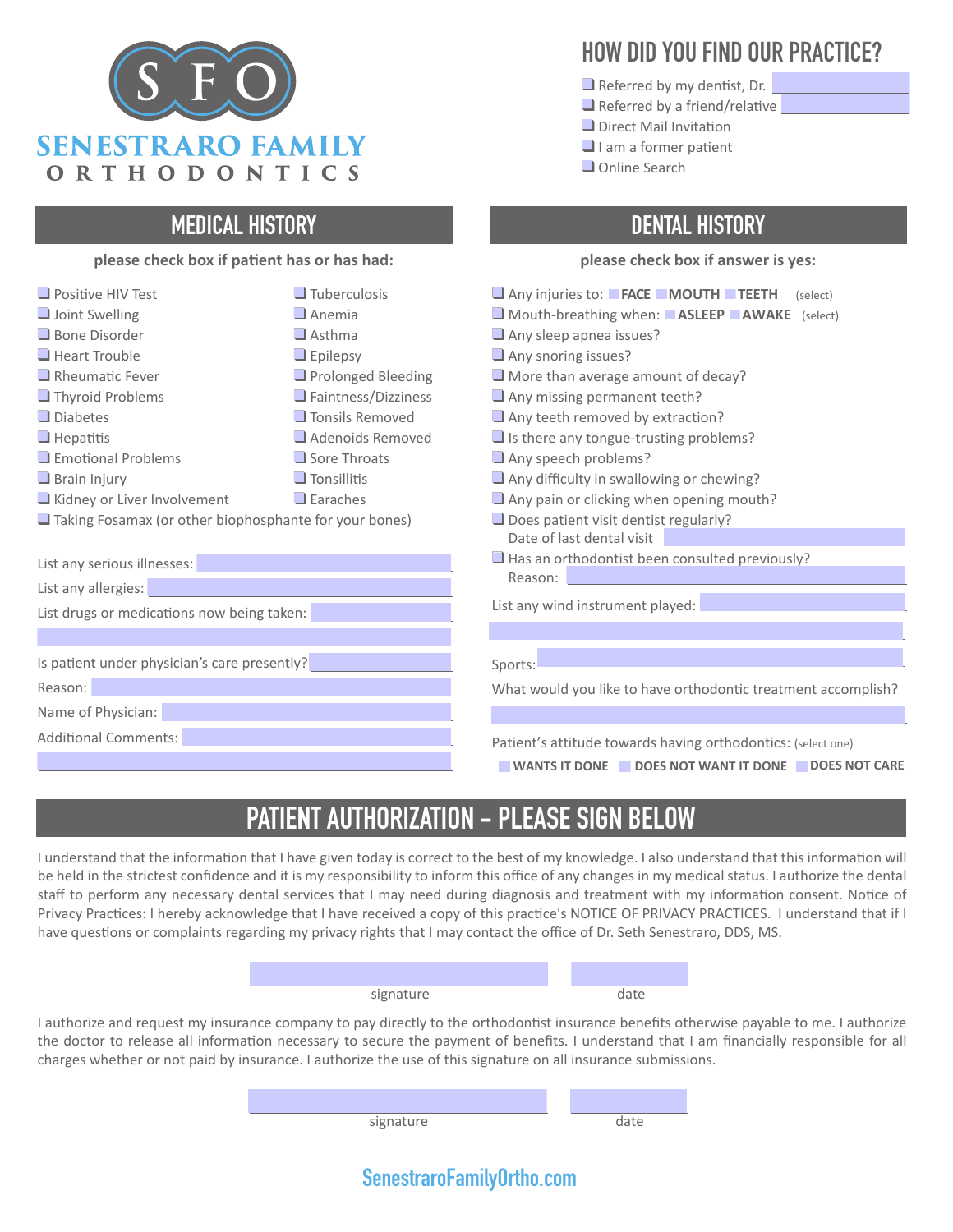

## Seth Senestraro, DDS, MS Orthodontics & Dentofacial Orthopedics

| <b>Patient's Name:</b> |      |         | $\sim$         |
|------------------------|------|---------|----------------|
|                        | Last | $Time+$ | Middle Initial |

In order to ensure quality orthodontic care it is important that both parents and patients understand the manner in which we schedule your appointments. Our goal is to be the best part of your day. We make it top priority to value both you and your time. That's why we make every effort to stay on or ahead of schedule. Most parents work and all children attend school. Inconveniencing your work schedule and interruption your child's studies as infrequently as possible is very important to our entire office. Since the vast majority of our patients are of school age, it is unavoidable that some school-time appointments will be necessary.

We understand that education is important. We will be glad to work around certain classes that are very important or ones in which your child may be having problems. We provide your child with school excuses for scheduled orthodontic appointments and it is important for your child to turn these in to the appropriate school official.

We want you to know our staff will work hard to provide the finest orthodontic care using the most convenient scheduling system possible for you and your child. We also have families and children and understand your scheduling concerns and will do everything we can to ensure your child's treatment goes as smoothly as possible.

- **LONG APPOINTMENTS, BANDING , AND BONDING:** These are more detailed and technique-sensitive appointments. Therefore, these appointments will be scheduled during our quieter morning hours.
- **COMFORTS:** As your comfort is our main concern, these are special appointments reserved for those times when a little something is poking or irritation you and simply won't do. We will get you into our schedule as soon as possible to remove the minor irritation until your next appointment.
- **EMERGENCIES:** (Pain, swelling, or bleeding) This is usually results from trauma to the face or mouth. These patients will be seen as soon as possible and appropriate care will be given or patient will be referred to another specialist for treatment.
- **REPAIRS:** (Loose bands or brackets, broken arch wires or ties, broken appliances or retainers) these appointments are always scheduled during school hours at a specific time since they are long visits. The vast majority of your appointments over the course of treatment will be short appointments. By seeing our long-visit patients during school hours, it leaves more room in our schedule to see more patients after school hours.
- **APPOINTMENTS BROKEN OR NOT CANCELLED WITHIN 48 HOURS:** Another appointment will be scheduled but may require waiting four to six weeks. An appointment during school hours may be arranged sooner.
- **GENERAL DENTIST APPOINTMENTS:** As you progress through your treatment, it is important to your oral health that you continue to see your regular dentist every six months for a check up and cleaning. When you schedule your next dental appointment, please let us know. We will schedule two coordination appointments to temporarily remove your wires pre dental visit. Immediately after your dental visit, we will replace your wires to ensure progressive tooth movement.

Thank you so very much for understanding!

| I have read and agree to the scheduling information above: |       |
|------------------------------------------------------------|-------|
|                                                            |       |
|                                                            |       |
|                                                            |       |
| Parent signature:                                          | Date: |
|                                                            |       |
|                                                            |       |
|                                                            |       |
| Patient's signature:                                       | Date: |